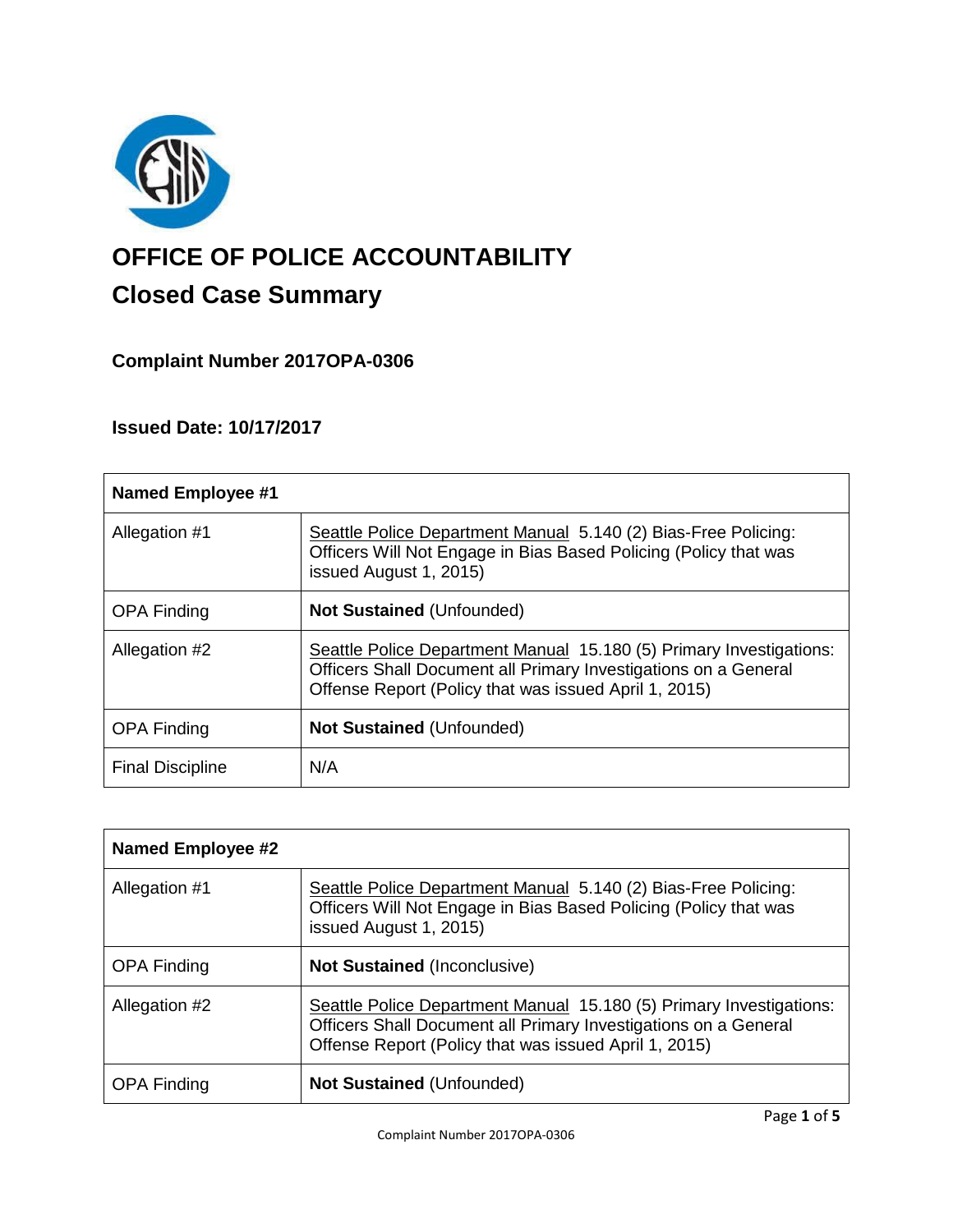| <b>Final Discipline</b> | N/A |
|-------------------------|-----|
|-------------------------|-----|

### **INCIDENT SYNOPSIS**

The Named Employees responded to several disputes between the complainant and a neighboring business owner.

#### **COMPLAINT**

The complainant alleged the Named Employee and possible other Unnamed Employees failed to send a police report to the prosecutor, indicated to the complainant that he had to contact a prosecutor in order to file a report, did not write the reports necessary for charges to be filed, and failed to take appropriate police action. Moreover, the complainant alleged that the all the actions taken by the SPD officers were inconsistent with what would have been done had the complainant been white instead of black, and the other party black instead of white.

#### **INVESTIGATION**

The OPA investigation included the following actions:

- 1. Review of the complaint
- 2. Search for and review of all relevant records and other evidence
- 3. Review of In-Car Video (ICV)
- 4. Interviews of SPD employees

# **ANALYSIS AND CONCLUSION**

The complainant contacted OPA concerning his belief that he was receiving disparate treatment from law enforcement based on his race. (See Complainant Email, dated March 27, 2017.) The complainant, who is African-American, owns a business in South Seattle. (See id.) He had been involved in ongoing disputes with a neighboring business owner, who is white. (See id.) The complainant stated that SPD responded to several of these disputes, but that officers only completed reports approximately half of the time. (See id.) The complainant asserted that he believed that the other party had engaged in ongoing criminal activity, but that no charges had been filed as a result. (See id.) The complainant indicated his belief that the reason that no criminal charges had been referred to the prosecutor and no charges filed was because he was African-American and the other party was white. (See id.)

The complainant specifically alleged that in a recent incident, Named Employee #1 responded to the scene but referred the case to a "building department," rather than to a prosecutor. (Complainant Email, dated April 5, 2017.) The complainant asserted his belief that this was a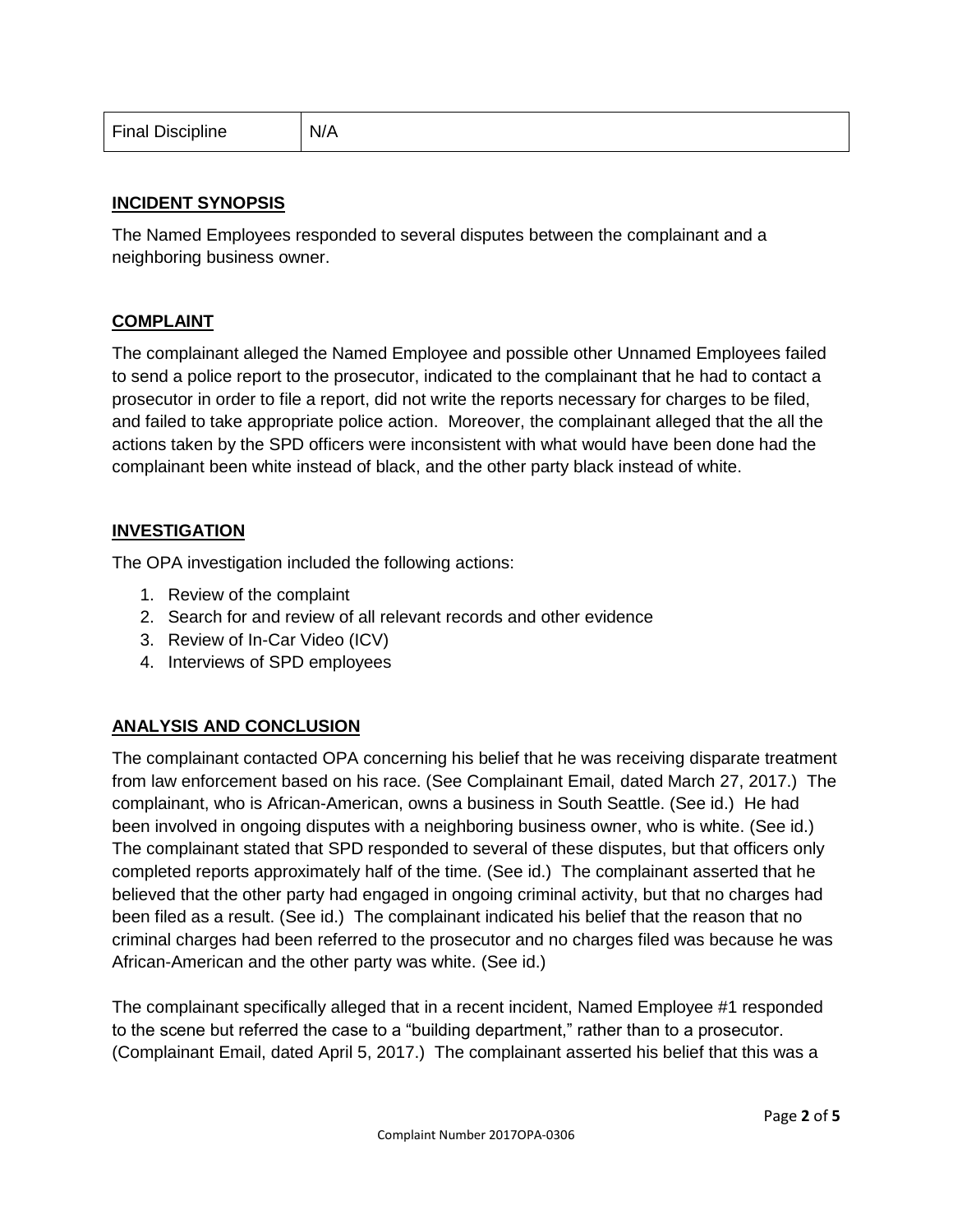means for Named Employee #1 to "escape" filing criminal charges against the neighboring business owner. (Id.)

Named Employee #1 indicated that he was a member of a Community Policing Team (CPT). (NE#1 OPA Interview, at pp. 2-3.) In that role, Named Employee #1 was assigned to be a liaison between the Department and business and community groups, and to assist those entities with non-criminal matters. (Id. at p. 4.) Here, Named Employee #1 was notified to respond to the dispute between two business owners – the complainant and the other party – that concerned a parking space. (See id.) As this was, in Named Employee #1's understanding, a civil matter, this incident was within the purview of Named Employee #1 and the CPT. (See id.)

After arriving at the scene, Named Employee #1 spoke with employees of the neighboring business owner's business. (Id. at pp. 4-5.) They indicated that the disputed parking spot belonged to them and showed Named Employee #1 their lease, which provided for the spot. (Id. at p. 5.) Named Employee #1 then spoke with the complainant. (Id.) During that conversation, Named Employee #1 informed the complainant that he was there to discuss the issues surrounding the parking space and that it was a civil, not criminal, matter. (Id.) Ultimately, Named Employee #1 made the decision to refer the matter to the Seattle Department of Construction and Inspections. (Id. at p. 6.)

At his OPA interview, Named Employee #1 was asked whether the actions he took with regard to this incident were based on or impacted by bias towards the complainant. (Id. at p. 7.) Named Employee #1 denied that they were. (Id.) Named Employee #1 further denied that the complainant was treated differently due to the past reported criminal incidents. (Id.)

Based on the OPA Director's review of the record, there was no evidence indicating that Named Employee #1 engaged in biased policing or treated the complainant disparately for any reason.

The complainant alleged that Named Employee #1 failed to appropriately report this incident as a criminal matter. However, as indicated above, the dispute concerning the parking space was a civil, not criminal matter. Accordingly, Named Employee #1 had no obligation to complete a General Offense Report.

Moreover, during Named Employee #1's conversation with the complainant, the complainant raised a number of past incidents between him and the neighboring business owner and/or him and employees of the neighboring business that he believed were criminal in nature. (See NE#1 OPA Interview, at pp. 5, 7.)

Named Employee #1 asked whether officers had previously generated reports concerning those incidents, and the complainant responded affirmatively. (See id. at p. 5.) This was supported by the list of General Offense Reports itemized below. (See Named Employee #2, Allegation #2.) Named Employee #1 indicated that unless there was new information that the complainant had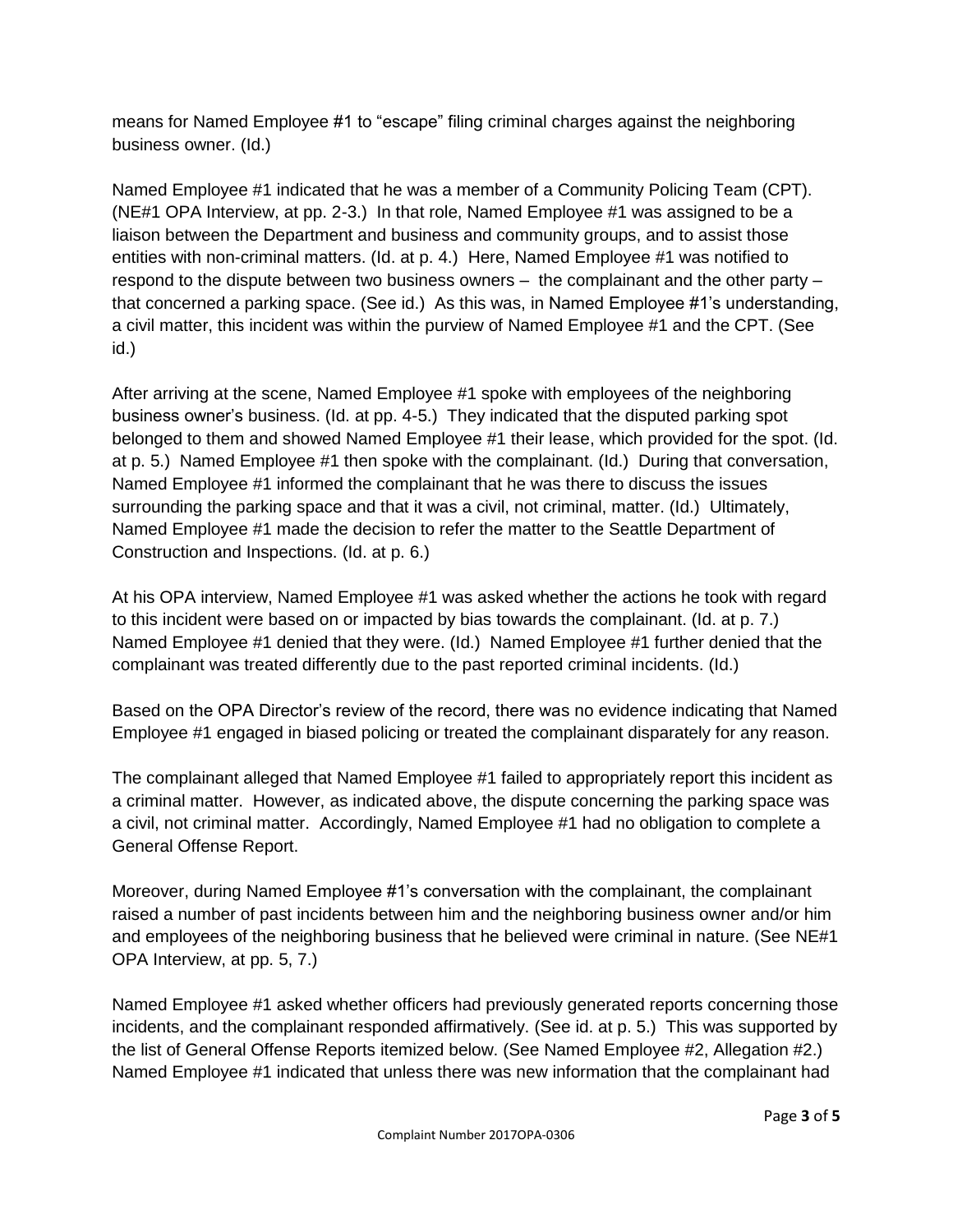concerning these prior incidents, he would not be taking an additional report based on the same facts. (See id.)

The OPA Director found that, by verifying that these incidents had previously been reported and by determining that there were no new allegations or facts that needed to be documented, Named Employee #1 satisfied his obligations under SPD Policy 15.180.

OPA was not able to identify the unnamed officers who were alleged to have engaged in biased policing. While the complainant's allegations, if true, would certainly be concerning, the failure to identify the involved officers prevented a conclusive determination as to whether biased policing occurred.

The complainant alleged that there were a number of prior incidents between him and the neighboring business owner and/or the neighboring business owner's employees that he believed were criminal, but that these incidents were not reported as such. The complainant specifically identified a number of incidents, including: being chased with an axe handle; the cutting of a chain/lock; and the violation of an Anti-Harassment order.

From OPA's review, all of the above conduct, as well as other disturbances between the complainant and the neighboring business owner, were captured in the following General Offense Reports:

- GO #2017-045832;
- GO #2017-049867;
- GO #2017-100955;
- GO #2017-102363;
- GO# 2017-902583;
- GO #2017-108464;
- GO #2017-112620;
- GO #2017-130331;
- GO #2017-211547; and
- GO #2017-284799.

# **FINDINGS**

# **Named Employee #1**

# Allegation #1

There was no evidence indicating that Named Employee #1 engaged in biased policing or treated the complainant disparately for any reason. Therefore a finding of **Not Sustained** (Unfounded) was issued for *Bias-Free Policing: Officers Will Not Engage in Bias Based Policing.*